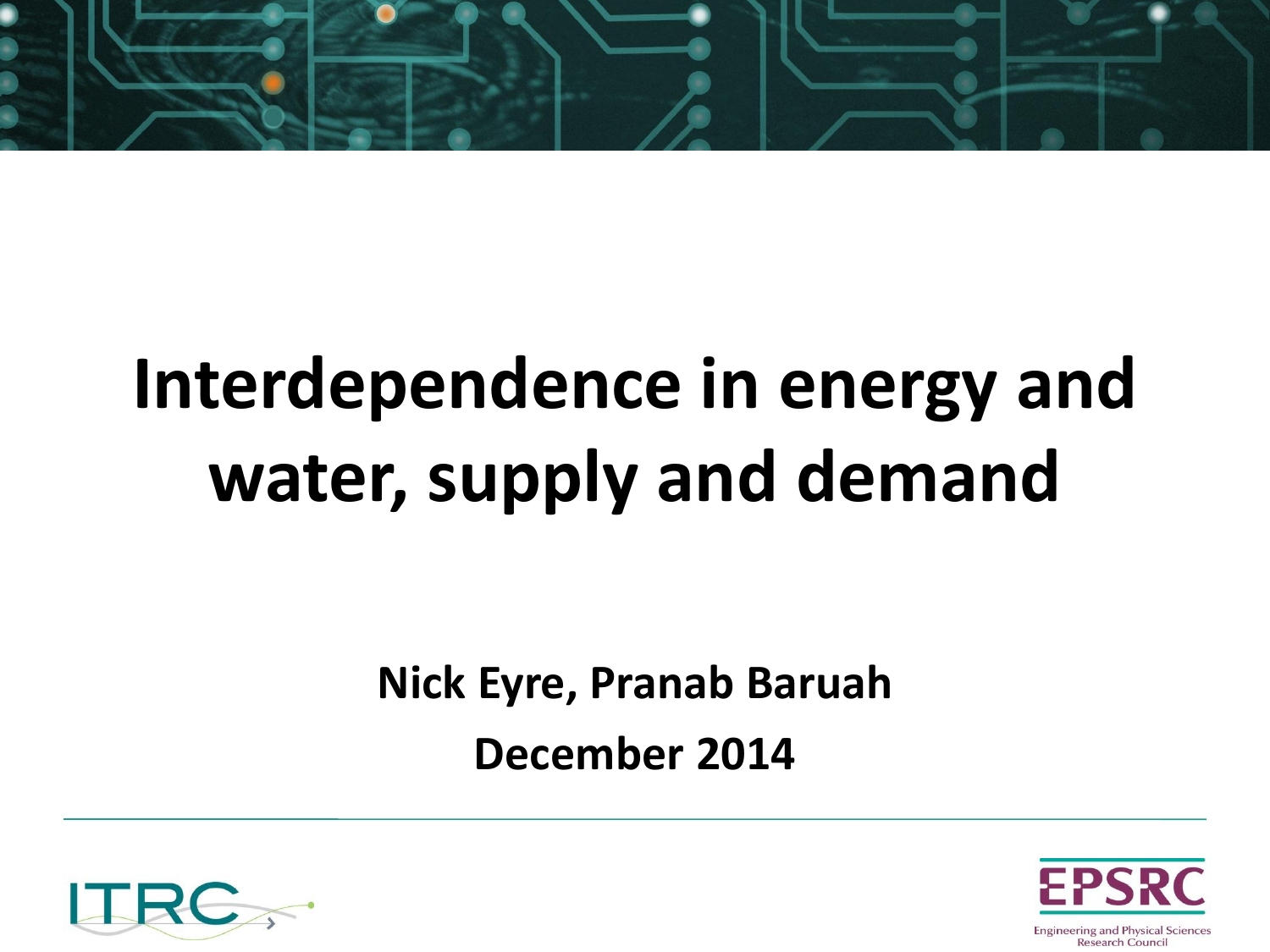#### **Energy modelling in NISMOD-LP**



Baruah et al, 2014

**EPSRC Engineering and Physical Sciences Research Council**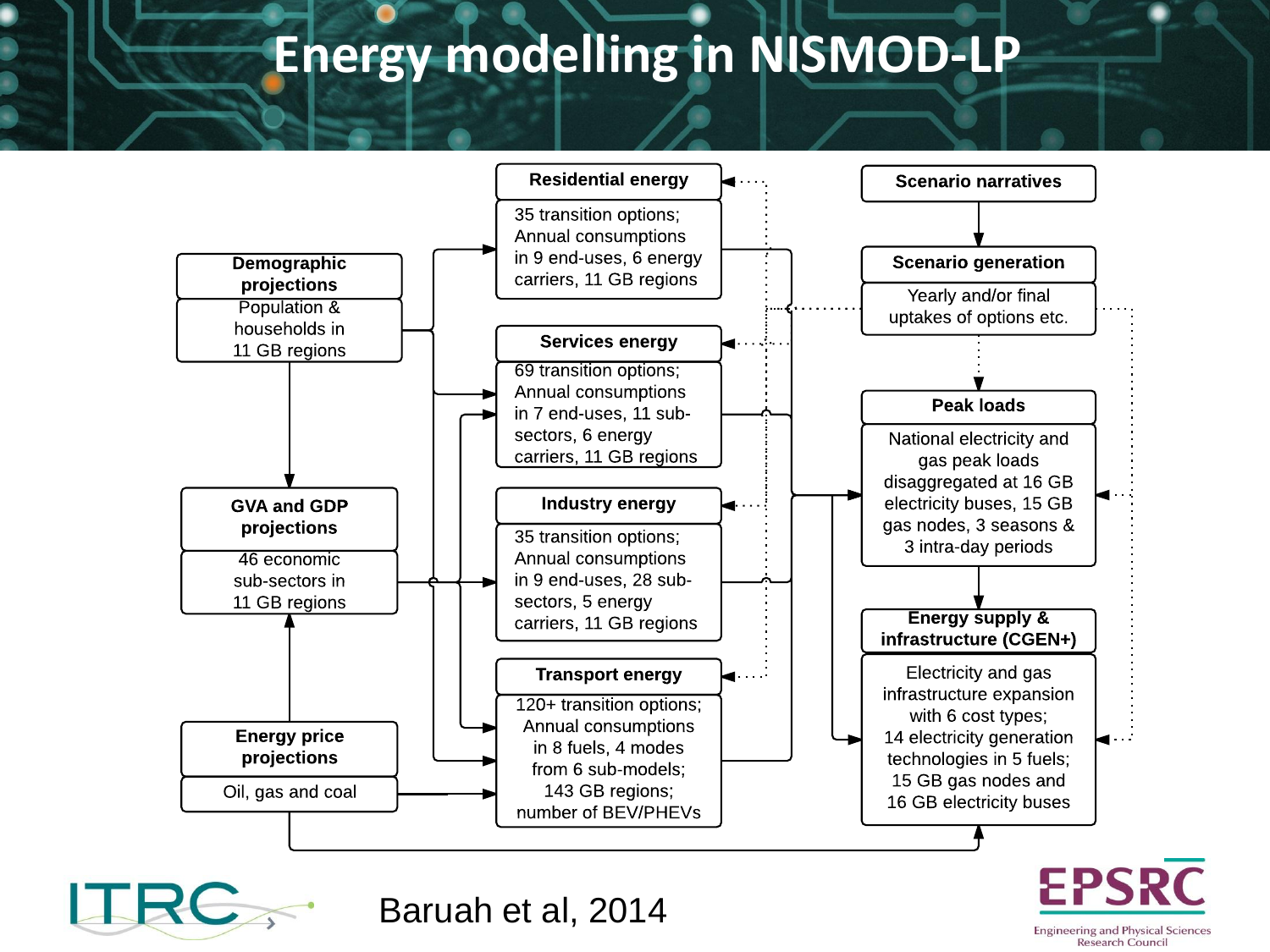## **Annual UK energy consumption by future scenario**





- Current trend of modest reduction is the most likely short term trend
- Longer term there are high levels of scenario dependence, and therefore uncertainty



Baruah et al, 2014

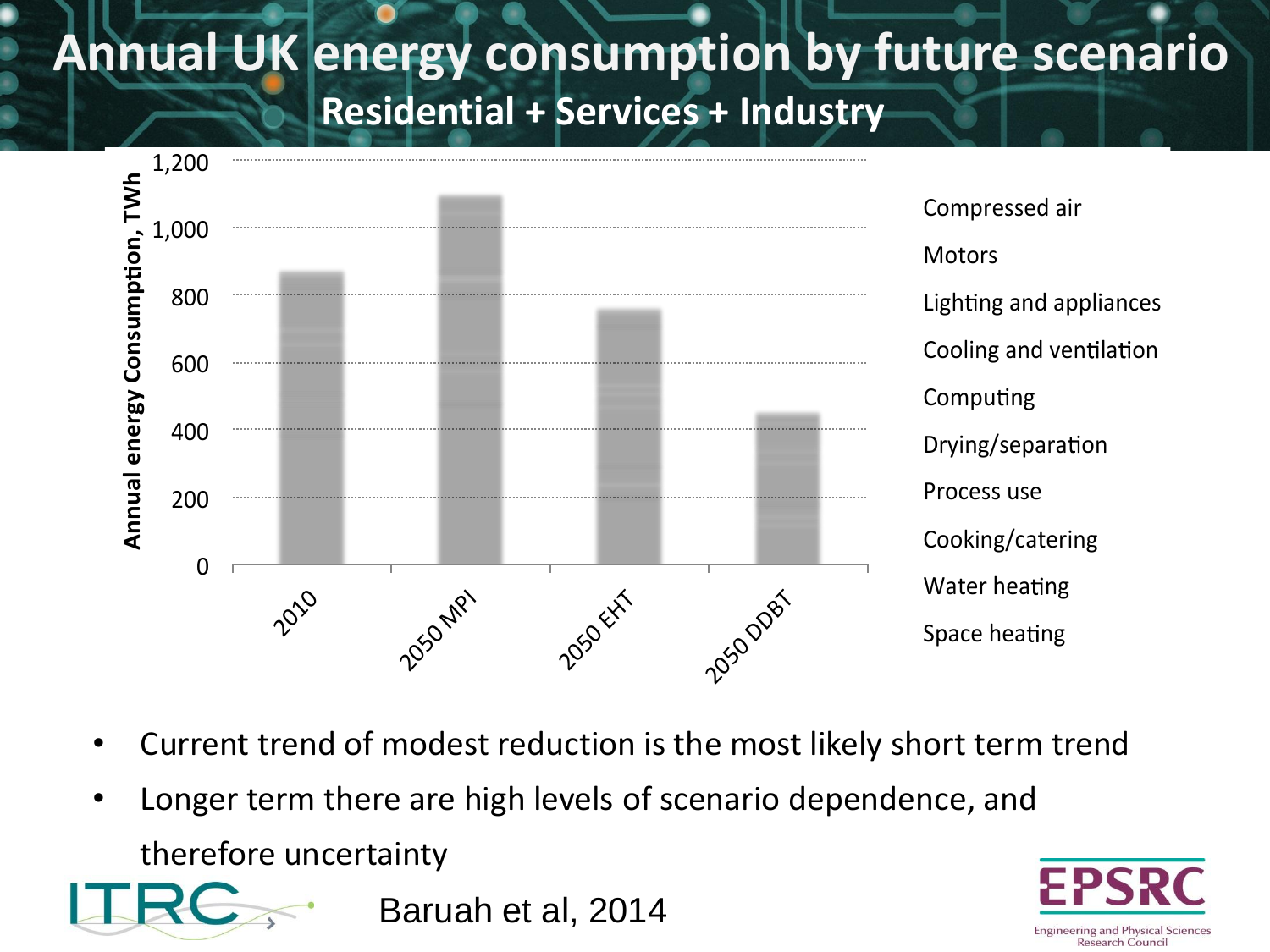#### **Insights into energy water interactions**

- Water use in energy production
	- Dominated by cooling water for power generation
- Energy use in water supply and treatment
	- High fraction of water industry costs; ~2% of UK electricity and <<1% of total energy.
	- Mainly in water treatment
- Interactions in use of water and energy
	- Co-production of steam and hot water
	- Interactions in industrial processes
	- In both cases, there are implications for infrastructure inter-dependence and efficiency



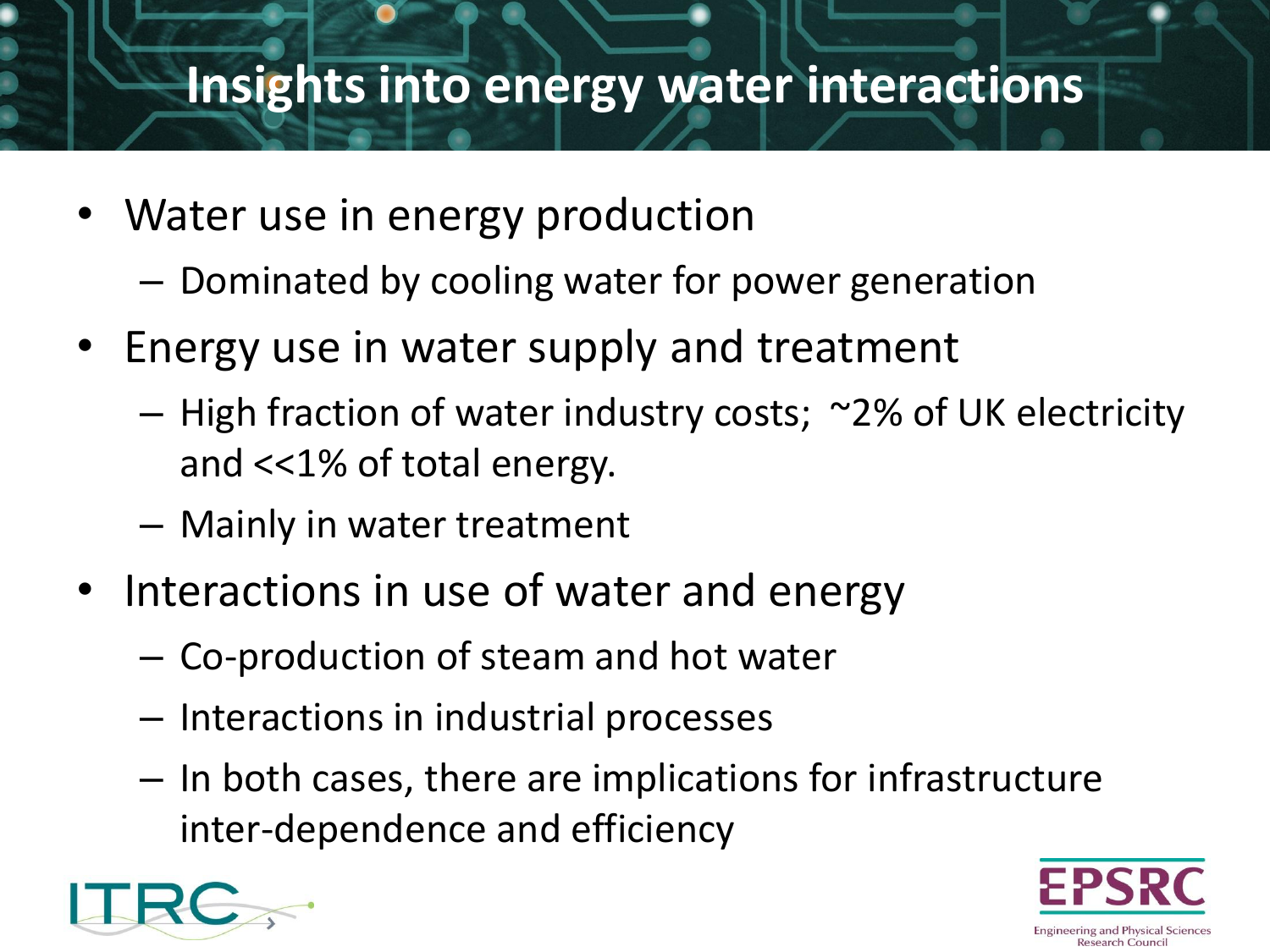#### **Energy and water: the importance of hot water**



Figure 2 Annual UK emissions of all greenhouse gases **k** 

- Energy use to produce hot water in buildings is very much larger than energy use in the water industry
- Saving hot water has benefits in both sectors, but separation of programmes does not allow this to be recognised.



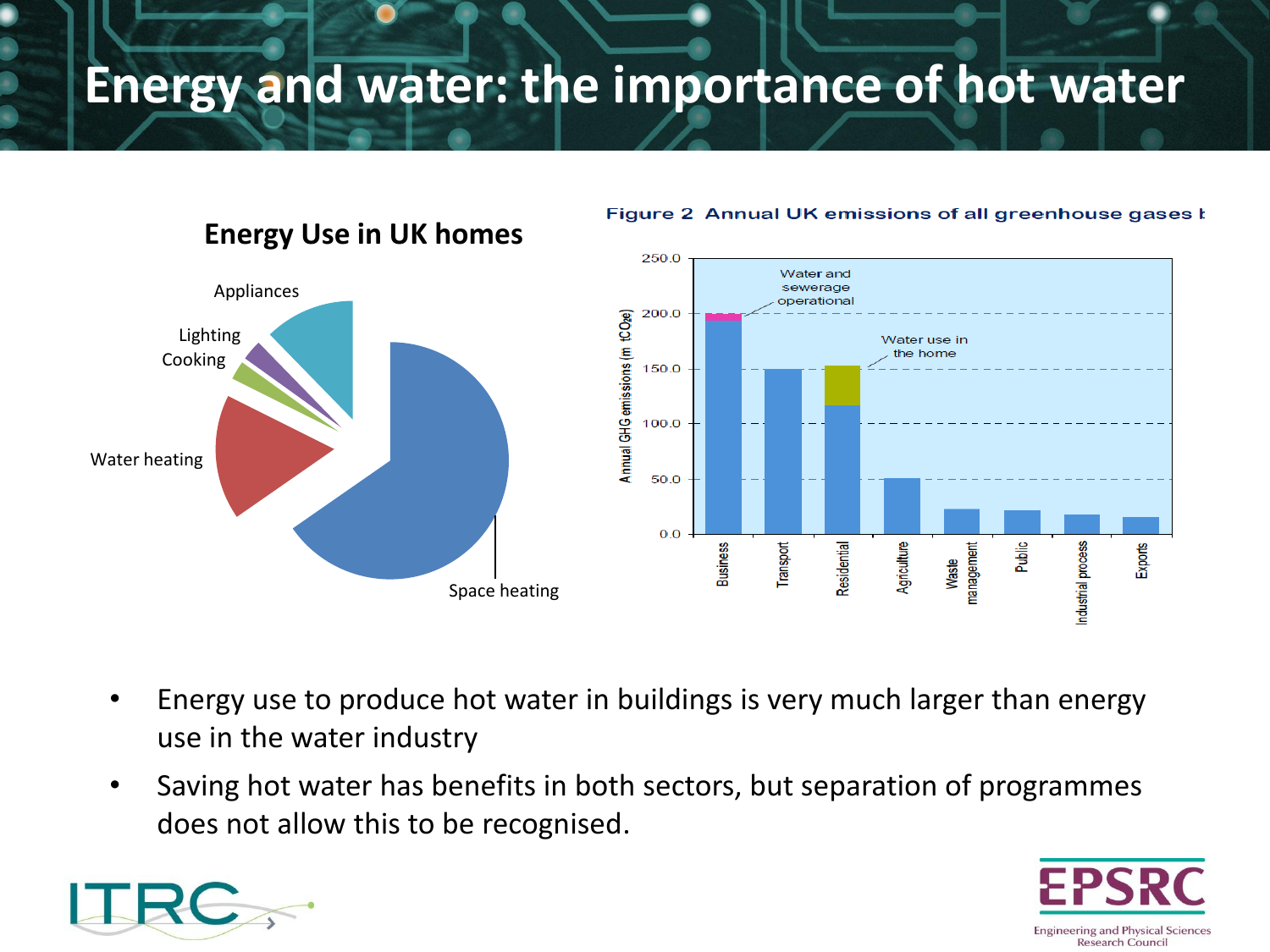### **Energy and water in industrial processes**

Figure 3.1 Estimated volume directly abstracted for manufacturing purposes from non-tidal sources in England and Wales, excluding major non-consumptive uses (upper and lower bounds) and excluding that abstracted for public water supply, by sub-sector classification (divisions for SIC section C) (MI, 2006)



#### **Energy Use in UK Industry**



- In high temperature processes industries, energy heats up the materials; water cools them down.
- New, resource efficient processes address both.

**Engineering and Physical Sciences Research Council**